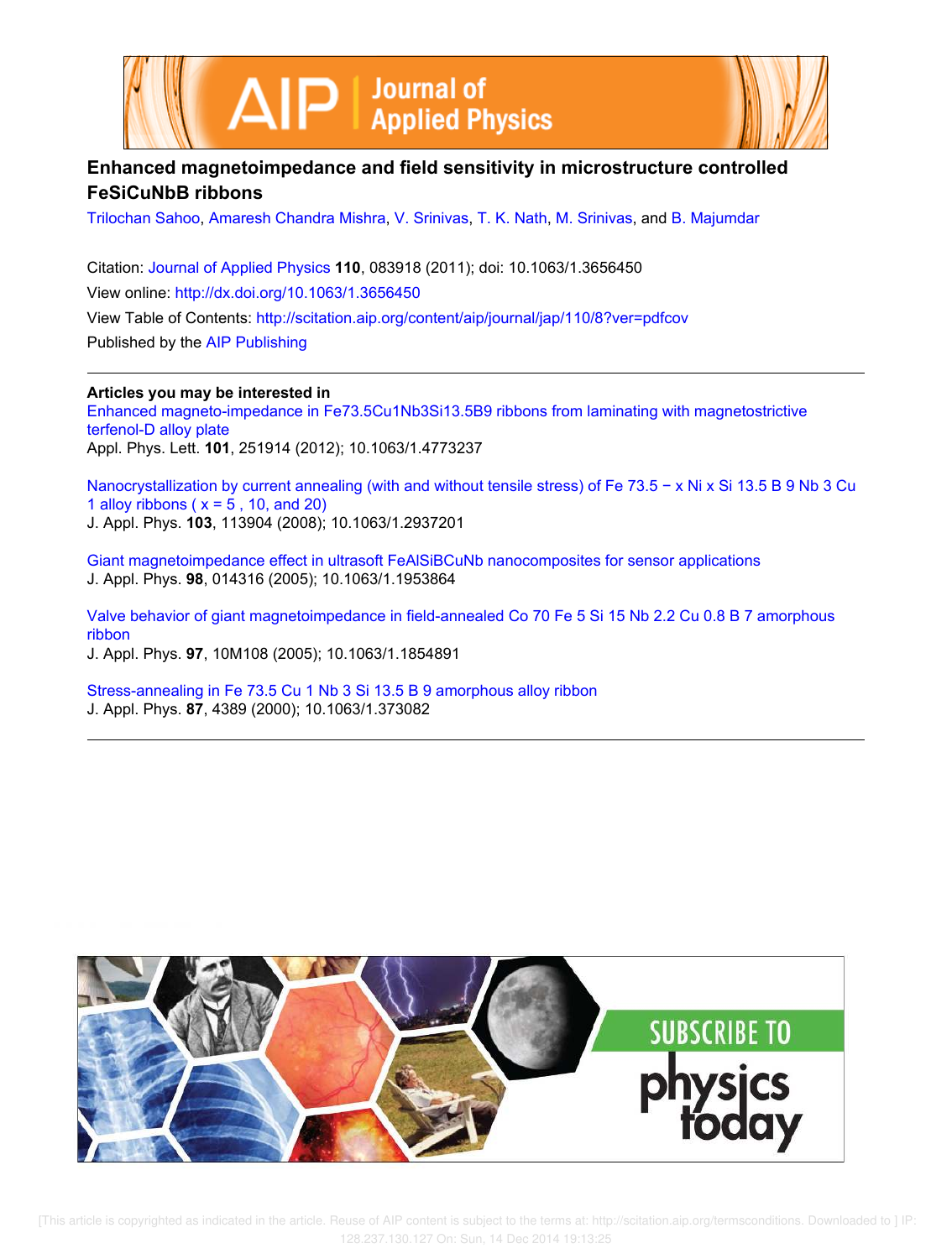# Enhanced magnetoimpedance and field sensitivity in microstructure controlled FeSiCuNbB ribbons

Trilochan Sahoo,<sup>1</sup> Amaresh Chandra Mishra,<sup>1</sup> V. Srinivas,<sup>1,3,a)</sup> T. K. Nath,<sup>1</sup> M. Srinivas,<sup>2</sup> and B. Majumdar<sup>2</sup>

<sup>1</sup>*Department of Physics and Meteorology, Indian Institute of Technology Kharagpur, Kharagpur 721 302, India*

2 *Advanced Magnetics Group, Defence Metallurgical Research Laboratory, Hyderabad 500 058, India* <sup>3</sup>*Department of Physics, Indian Institute of Technology Madras, Chennai 600 036, India*

(Received 29 July 2011; accepted 15 September 2011; published online 28 October 2011)

 $Fe_{73.5}Si_{13.5}Cu_1Nb_3B_9$  and  $Fe_{77.2}Si_{11.2}Cu_{0.8}Nb_{3.3}B_{7.5}$  nanocomposite materials consisting of nanocrystalline phase in an amorphous matrix were obtained by heat-treatment of their precursor amorphous ribbons. The influence of structural modifications induced during the heat-treatment on soft magnetic properties and magnetoimpedance (MI) effect have been studied. The structural investigations on both these ribbons revealed the presence of two phases, fine grained  $Fe<sub>3</sub>Si$  phase and a residual amorphous phase on heat-treatment. The maximum MI ratio obtained in the present study is 95% at  $f = 4$  MHz, for the optimized heat-treated Fe<sub>77.2</sub>Si<sub>11.2</sub>Cu<sub>0.8</sub>Nb<sub>3.3</sub>B<sub>7.5</sub> ribbon. This is ascribed to the increase in magnetic permeability and decrease in coercive force and intrinsic resistivity. Moreover, a maximum magnetic field sensitivity  $(\xi)$  of 8.3%/Oe at  $f = 2.5$  MHz is obtained, for the optimized nanocrystalline  $Fe_{73.5}Si_{13.5}Cu_1Nb_3B_9$  ribbon. This suggests that tailoring of the nanocrystalline microstructures induced by optimum heat-treatment conditions can result in obtaining excellent combinations of the magnetic permeability and resistivity. Our results indicate that these Fe-based nanocrystalline materials can be ideally used for low magnetic field and high frequency sensor applications. © 2011 American Institute of Physics. [doi:10.1063/1.3656450]

# I. INTRODUCTION

Nanocrystalline FeSiCuNbB alloys, popularly known as FINEMET, are the subject of recent research interest because of their excellent combination of soft magnetic properties, i.e., very high permeability, low coercive force, and nearly zero value of magnetostriction  $(\lambda)$ . This can be achieved upon suitable partial nanocrystallization of amorphous phase into  $\alpha$ -Fe(Si) and/or Fe<sub>3</sub>Si phase (with a mean grain size  $\approx 10$  nm).<sup>1</sup> These alloys in amorphous state are produced by rapid solidification technique. The nanocrystallization is done through controlled devitrification of amorphous ribbons.<sup>2</sup> The improvement of the soft magnetic properties of metallic alloys mainly depends on the proper selection of the main alloy composition and development of the appropriate microstructure through suitable heat-treatment conditions.<sup>3</sup> These soft magnetic alloys also find applications as magnetic heads and sensors based on the magnetoimpedance (MI) effects.<sup>4,5</sup> The MI effect is a classical electromagnetic phenomenon, where the impedance of a ferromagnetic conductor changes significantly under the application of a longitudinal dc magnetic field. The electromagnetic origin of the MI effect has been attributed to the combination of skin effect and the field dependence of circumferential/transverse magnetic permeability  $(\mu_t)$  associated with the circular/ transverse motion of magnetic moments. $<sup>6</sup>$  At a given fre-</sup> quency, the application of a dc magnetic field  $(H_{dc})$  changes  $\mu_t'$  and hence the magnetic penetration depth,  $\delta_m$ . Therefore,

the MI effect can be achieved in magnetic materials where  $\mu_t$ <sup>'</sup> is high and  $\rho$  is small. In this respect, Co-based amorphous alloys (in the form of ribbons/wires) have been found to exhibit large MI effect due to their large transverse magnetic permeability and are potential candidates for MI sensor applications.<sup>7–9</sup> However, one disadvantage of Co-based materials is their high resisitivity. Since Fe-based nanocrystalline materials have low resistivity as compared to Cobased amorphous alloys, they are expected to show larger MI values.

It is now well established that in a two-phase nanocrystalline FeSiCuNbB alloy system, the extremely soft magnetic behavior is a consequence of the reduced grain size *D* of  $\alpha$ -Fe(Si) or Fe<sub>3</sub>Si microstructures.<sup>1</sup> When these structural changes occur on a scale smaller than the magnetic exchange correlation length  $L_0 = (A/K)^{1/2}$ , the magnetization cannot follow the local anisotropy axis and stay essentially homogeneous within  $L_0$  due to the smoothing effect of the exchange interaction energy, *A*. Thus, the effective anisotropy of the randomly oriented grains is largely averaged out, and the material becomes soft magnetic for  $D < L_0$  ( $L_0 \approx 5 - 10$  nm for Co-based to about 20–40 nm for Fe-based alloys). As a result of that, the effective anisotropy is reduced three orders of magnitude at the macroscopic level.<sup>10</sup> Furthermore, magnetic anisotropy in some amorphous alloys is dominated by magnetostrictive phenomena. But, in the case of nanocrystalline FINEMET type of alloys, the resultant magnetoelastic anisotropy is very small, because there is a compensation between negative magnetostriction of the nanocrystalline  $\alpha$ -Fe(Si) phase  $(\lambda_{nc} \approx -6 \times 10^{-6})$  and positive magnetostriction of the amorphous interface  $(\lambda_{\text{amorph}} \approx 20 \times 10^{-6})$ .<sup>11,12</sup> This suggests

a)Author to whom correspondence should be addressed. Electronic mail: veeturi@iitm.ac.in.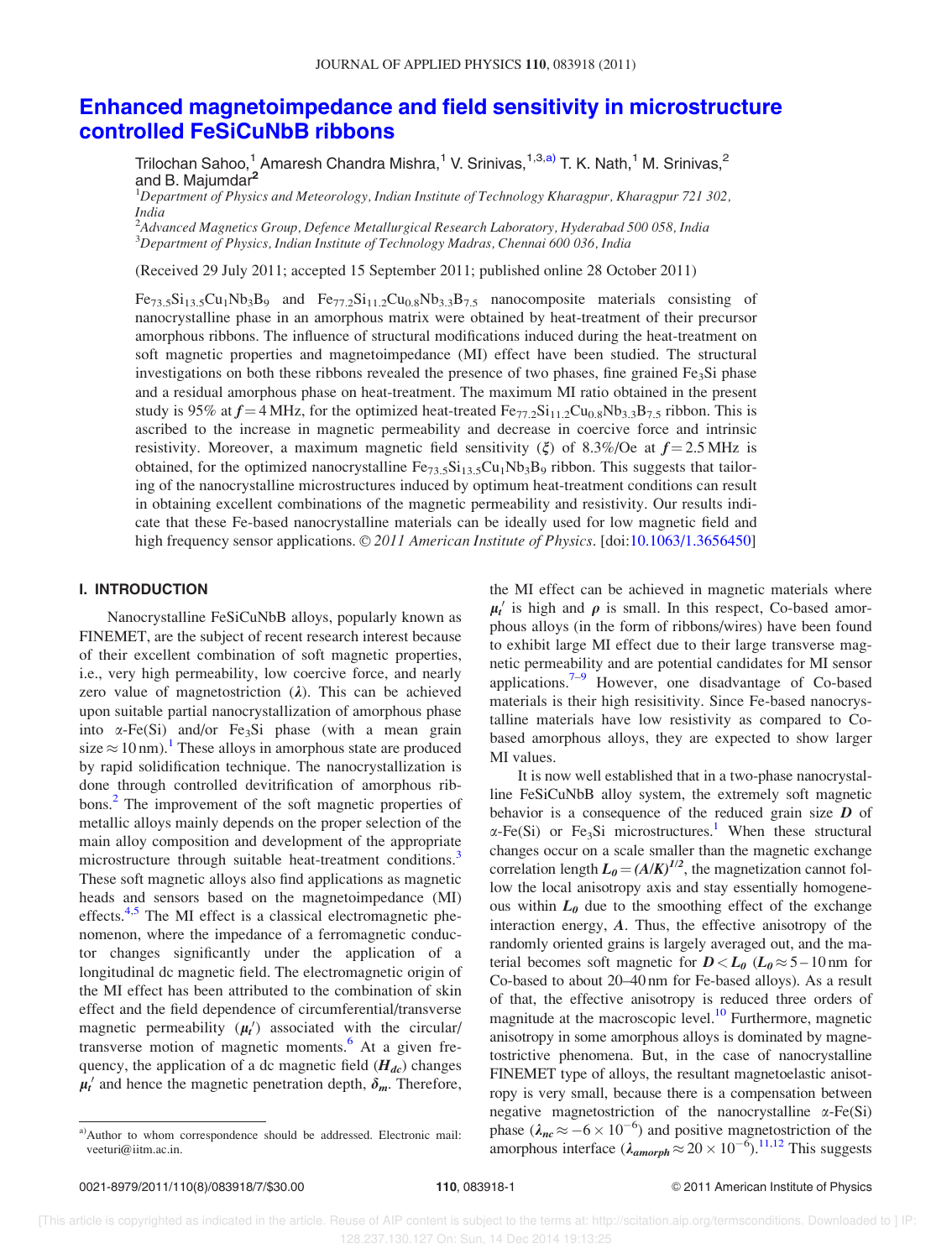that the magnetostriction value can be nullified through optimum heat-treatment. Therefore, the exact composition of these phases, the amount of each of them, the grain size and other parameters need to be monitored during partial crystallization, in order to obtain best performance of the final product. In our earlier works,  $13,14$  we have shown that the structural modifications in FeSiCuNbB ribbons induced during heat-treatment significantly improve the magnetic properties and MI response.

In this report, our efforts have been devoted to investigate the microstructures in  $Fe_{73.5}Si_{13.5}Cu_1Nb_3B_9$  and  $Fe_{77.2}$  $Si<sub>11.2</sub>Cu<sub>0.8</sub>Nb<sub>3.3</sub>B<sub>7.5</sub>$  ribbons in their as-quenched state and heat-treated at different temperatures that affect the magnetic properties and MI behavior of the alloys. In particular, our objective is to find an optimal heat-treatment condition not only for high magnetic softness but also to make the alloy more promising for high frequency and low magnetic field sensors by getting the best MI response. Our present results show the soft magnetic properties are pronounced in  $Fe<sub>77.2</sub>S$  $i_{11.2}Cu_{0.8}Nb_{3.3}B_{7.5}$  compared to  $Fe_{73.5}Si_{13.5}Cu_1Nb_3B_9$  alloy ribbons and hence the MI response.

# II. EXPERIMENTAL DETAILS

Amorphous Fe-based ribbons with nominal composition  $Fe_{73.5}Si_{13.5}Cu_1Nb_3B_9$  and  $Fe_{77.2}Si_{11.2}Cu_{0.8}Nb_{3.3}B_{7.5}$  (hereafter referred to as *FIN-1* and *FIN-2*, respectively) were prepared by melting pure Fe, Si, Cu, Nb, and B elements in a vacuum induction-melting furnace. Ribbons of  $25 \mu m$  thick and 1 mm width were obtained by the melt-spinning technique at a wheel speed of 47 m/s in a controlled argon atmosphere. The amorphous nature of the samples was confirmed through X-ray diffraction (XRD) study. The crystallization temperature of these ribbons was determined using a differential scanning calorimeter (DSC) (TA Instruments-DSC 910S) at a scanning rate of  $20^{\circ}$ C/min. As-quenched ribbons were heat-treated at selected temperatures of 500, 525, 550, 575, 600, and  $625^{\circ}$ C for 30 min in a vacuum furnace. The crystallization process of the heat-treated ribbons was monitored using X-ray diffractometer (Philips PW 1710) with Co- $K_{\alpha}$  ( $\lambda$  = 0.17889 nm) radiation, and the surface topography in nanoscale of the as-quenched and heat-treated samples was investigated using a 5 kV field emission scanning electron microscope (FESEM) (Carl Zeiss, Supra 40). A coercimeter (FÖSTER-KOERZIMET 1.095) was used to determine the coercivity of the samples, while the dc resistivity measurements were performed using a four-terminal contact method. Impedance and permeability measurements were performed by impedance analyzer (Agilent 4294A) using 42941A standard probe on 50 mm long ribbons placed in the homogeneous magnetic field produced through a home-made Helmholtz coil in a frequency range of 0.5–20 MHz. The applied ac current flowing across the sample was kept constant at 10 mA. The external dc magnetic field, *Hdc*, was generated by the Helmholtz coil with an axis perpendicular to the Earth's magnetic field to allow field variation of  $-76 \leq H_{dc} \leq 76$  Oe. The percentage change of magnetoimpedance (i.e., MI ratio) with applied magnetic field has been expressed as

$$
MI = \left(\frac{\Delta Z}{Z}\right)(\%) = \left(\frac{Z(H_{dc}) - Z(H_{\text{max}})}{Z(H_{\text{max}})}\right) \times 100, \quad (1)
$$

where  $H_{max} = 76$  Oe, the maximum applied field. Real and imaginary parts of the complex permeability,  $\mu^* = \mu' (f)$  $-\mu''(f)$ , was measured by placing the ribbon in a small rectangular pick-up coil, and the oscillating current through the pick-up coil was maintained constant at 10 mA.

## III. RESULTS AND DISCUSSIONS

#### A. Microstructural analysis

Figures  $1(i)$  and  $1(ii)$  show the X-ray diffraction patterns from the free surface of the as-quenched and heat-treated *FIN-1* and *FIN-2* ribbons, respectively. It is observed that as-quenched ribbons are fully amorphous as confirmed through the presence of a broad halo obtained nearly at  $2\theta = 53^{\circ}$ . On heat-treatment of these samples at temperatures above  $525^{\circ}$ C, three diffraction peaks have been observed in XRD patterns and identified as Fe<sub>3</sub>Si phase with representative peaks  $(2\ 2\ 0)$ ,  $(4\ 0\ 0)$ , and  $(4\ 2\ 2)$ . The mean crystallite size  $(D_1)$  of the Fe<sub>3</sub>Si phase at different heat-treatment temperatures (*Ta*) was estimated using Scherrer's equation from the full width at half maxima (FWHM) of the (2 2 0) diffraction peak, and the variation of  $D_I$  with  $T_a$  is shown in Fig. 2. It is observed that the crystallite size marginally increases from 10 nm to 12 nm in the case of  $FIN-2$  as the  $T_a$  is raised from  $525^{\circ}$ C to  $625^{\circ}$ C, whereas for *FIN-1* alloy, the



FIG. 1 X-ray diffraction pattern of as-quenched and heat-treated *(i) FIN-1* and *(ii) FIN-2* ribbons.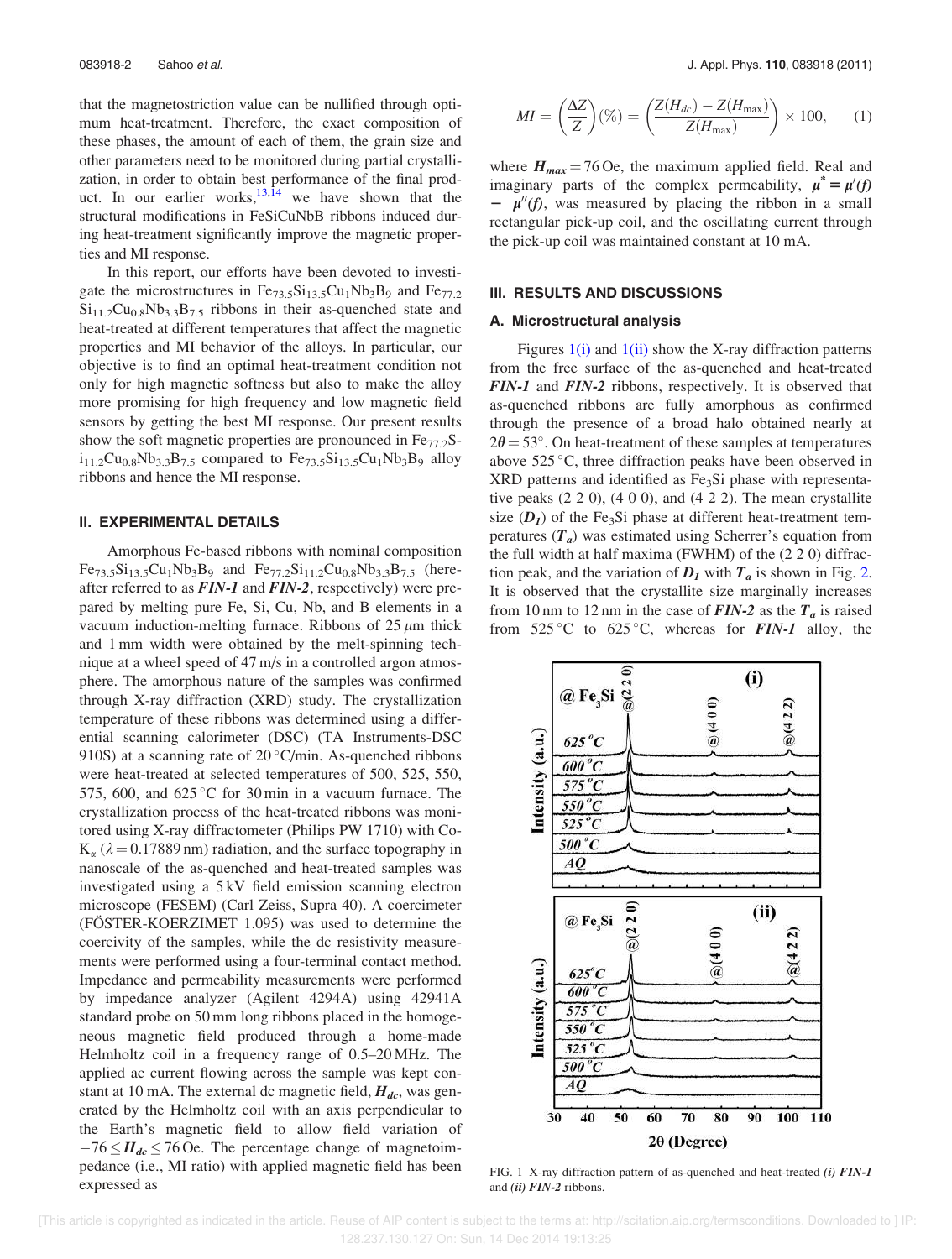

FIG. 2. Crystallite size *(D<sup>1</sup> )* of as-quenched and heat-treated *FIN-1* and *FIN-2* ribbons.

variation of crystallite size with  $T_a$  appears to be more dramatic. The  $D_I$  initially increases from 13.5 to 15.5 nm at 550 °C, decreases to 11 nm at  $600$  °C, and then again increases to 14 nm with *Ta*.

Surface micrographs of as-quenched and heat-treated ribbons of *FIN-1* and *FIN-2* alloys are shown in Figs. 3 and 4, respectively. As-quenched ribbons exhibit featureless uniform background indicating the absence of crystalline phases, while the heat-treated ribbons show the presence of nanocrystalline microstructures embedded in the amorphous matrix. With the increase in  $T_a$ , both number and size of the grains increase. These changes in microstructures are strongly reflected in their electrical and magnetic properties.

### B. Electrical and magnetic properties

Figures  $5(i)$  and  $5(ii)$  show dc resistivity ( $\rho$ ) and coercivity  $(H_c)$  as a function of heat-treatment temperature  $(T_a)$  for both the ribbons, respectively. It can be observed that  $\rho$ decreases slowly from the as-quenched (i.e., amorphous) state to the ribbon heat-treated at  $500\,^{\circ}$ C, which can be attributed to the surface crystallization of the ribbons confirmed through FESEM studies. No significant changes are seen in the data obtained through X-ray diffraction studies on bulk ribbons. With further increase in the  $T_a$  (i.e., beyond 500 °C), a monotonous decrease in the  $\rho$  value is observed, which is a consequence of observable change in the crystallization (i.e., nucleation of Fe3Si phase) obtained through X-ray diffraction studies. This strong  $(\sim 20\%)$  reduction in the resistivity of the nanocrystalline ribbons reduces the magnetic penetration depth at higher frequencies, which contributes to increasing the impedance of the samples. Moreover, the higher  $\rho$  value of **FIN-1** over **FIN-2** alloy in the entire range of  $T_a$  can be ascribed as a higher percentage of Silicon in the amorphous matrix of *FIN-1* than *FIN-2* ribbon.

The  $T_a$  dependence of  $H_c$  indicates that for *FIN-1*,  $H_c$ value increases first from 1.6 Oe in the as-quenched state to 2.6 Oe in the heat-treated state of  $500\,^{\circ}$ C. With further increment in  $T_a$ ,  $H_c$  value decreases to 0.7 Oe in the heat-treated state of  $575^{\circ}$ C and then abruptly increases to around 18 Oe in the heat-treated state of  $625^{\circ}$ C. On the other hand, for



FIG. 3. FESEM micrographs of (a) as-quenched, (b)  $550^{\circ}$ C, (c)  $575^{\circ}$ C, and *(d)* 600°C heat-treated *FIN-1* ribbons.

*FIN-2*,  $H_c$  value decreases from about 0.21 Oe in the asquenched state to 0.04 Oe at the higher heat-treatment temperature of  $575^{\circ}$ C and then increases to a great extent 1.67 Oe for the sample heat-treated at 625 °C. A similar  $T_a$ dependence of  $H_c$  has been reported in earlier reports.<sup>15,16</sup> The obtained coercivity  $(H_c)$  of **FIN-1** sample in the heattreated state of  $500\,^{\circ}\text{C}$  is greater than the as-quenched state, which is a consequence of stress relaxation induced earlier during the rapid solidification technique. The decrease in *H<sup>c</sup>* value for  $T_a > 500\degree C$  of both these alloys can be attributed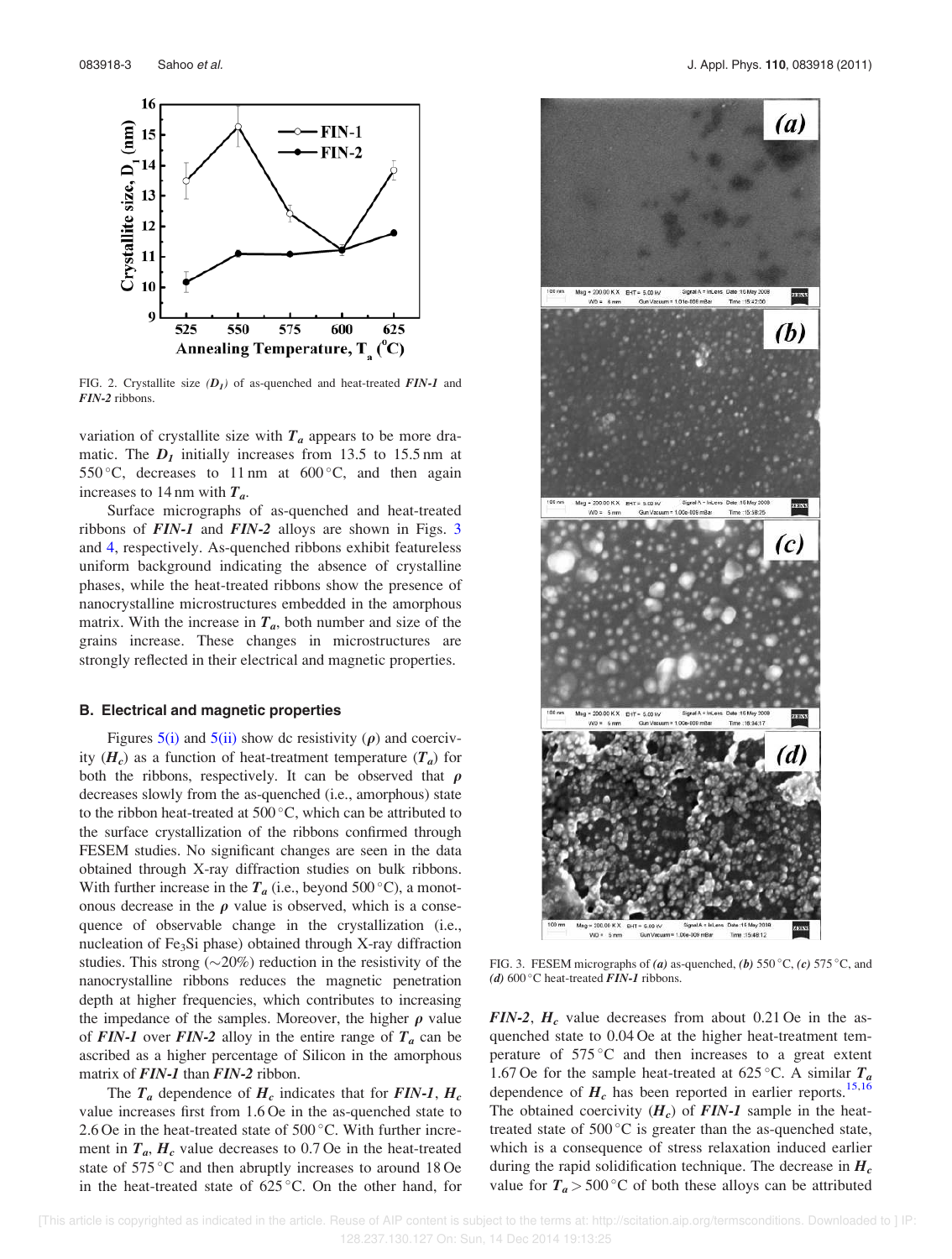

FIG. 4. FESEM micrographs of (a) as-quenched, (b)  $550^{\circ}$ C, (c)  $575^{\circ}$ C, and *(d)* 600 °C heat-treated *FIN-2* ribbons.

to the nucleation of soft magnetic  $Fe<sub>3</sub>Si$  phase. The minimum  $H_c$  value occurs for the samples heat-treated at 575 °C indicating optimum crystallization of  $Fe<sub>3</sub>Si$  phase. With further increment in  $T_a$ , the value increases; this might be due to the nucleation of hard magnetic (i.e.,  $Fe<sub>3</sub>B$  or,  $Fe<sub>2</sub>B$ ) phases and significant decrease in volume fraction of the amorphous matrix through which the nanocrystalline grains are coupled. In our earlier X-ray diffraction patterns, these phases are not found in the discussed  $T_a$  range, which might be due to very low intensity of these phases below the sensi-



FIG. 5. Heat-treatment temperature  $(T_a)$  dependence of *(i)* dc resistivity  $(\rho)$ and *(ii)* coercivity *(H<sup>c</sup> )* of *FIN-1* and *FIN-2* ribbons.

tivity of X-ray diffractometer. The superfine  $Fe<sub>3</sub>Si$  nanocrystallites of **FIN-2** over **FIN-1** ribbon depict lower  $H_c$  values in the entire heat-treatment range.

# C. Ac magnetic permeability and MI response

Figures  $6(i)$  and  $6(ii)$  show the magnetic permeability  $(\mu')$ as a function of frequency for as-quenched and heat-treated *FIN-1* and *FIN-2* ribbons, respectively. It can be observed that the permeability remains almost constant up to a particular frequency and then decreases drastically for all samples. At low frequency (within flat region), the permeability increases with heat-treatment temperature  $(T_a)$  up to 575 °C for **FIN-1** and 600 °C for **FIN-2** and then again decreases on further increasing  $T_a$ . This increase in  $\mu'$  indicates the improvement of magnetic softness in the heat-treated ribbons, which can be attributed to the nucleation and nanocrystallization of soft magnetic Fe3Si phase. These observations are in good agreement with the obtained coercivity results. Further, the *FIN-2* ribbon shows relatively large permeability in their nanocrystalline state than *FIN-1* ribbons.

As discussed earlier, the origin of MI is related to the skin effect characterized by magnetic penetration depth  $\delta_m$ , which in turn related to permeability and its dependence on applied dc magnetic field. The special domain structure of the soft magnetic samples and different magnetization processes, domain-wall motion, and moment rotation cause the change in the transverse magnetic permeability  $(\mu_t)$  upon application of an external longitudinal dc magnetic field (*Hdc*). According to the classical electromagnetism, the impedance  $Z(f, H_{dc})$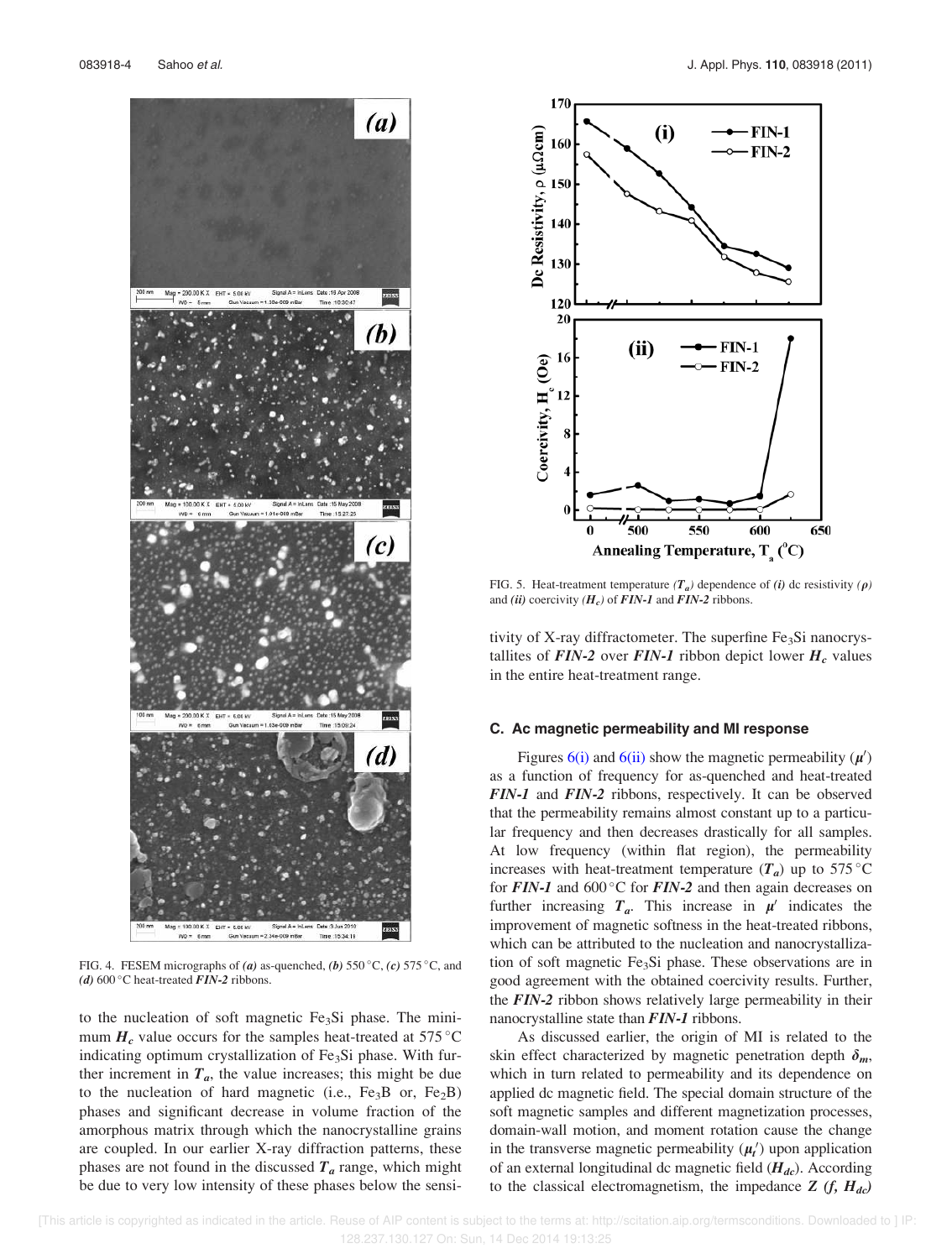

FIG. 6. (Color online) The initial magnetic permeability  $(\mu')$  spectra of asquenched and heat-treated *(i) FIN-1* and *(ii) FIN-2* ribbons. FIG. 7. (Color online) MI profile [i.e.,  $(\Delta Z/Z)(\%)$ ] measured as a function

changes with the frequency (*f*) and longitudinal dc magnetic field (*Hdc*) in conjunction with the transverse magnetization. For the simple geometry of a ribbon, *Z* can be expressed  $as^{17,18}$ 

$$
Z = \frac{(1 - i)\rho L}{2d\delta_m}
$$

$$
\delta_m = \left(\frac{\rho}{\pi \mu'_i f}\right)^{1/2},
$$
(2)

where *L* and *d* are the length and width of the ribbon, respectively. This formula shows that the behavior of *Z* is determined by the skin effect. It is worth noting that as the skin effect becomes dominant  $(t/\delta_m \gg 1$ , where *t* is the half thickness of the ribbon), the impedance  $Z \propto (f\mu_t')^{1/2}$ .<sup>7</sup> This is the reason that the best MI response appears only at moderate frequency (1–10 MHz), where the factor  $(f\mu_t')^{1/2}$  shows a maximum.

The impedance  $(Z)$  as a function of  $H_{dc}$  was measured under several frequencies from  $0.5-20 \text{ MHz}$ . Figs.  $7(i)$  and  $7(ii)$  show the field dependence of MI ratio [i.e.,  $(\Delta Z/Z)(\%)$ ] at a representative frequency,  $f = 4$  MHz for *FIN-1* and *FIN-2*, respectively. It can be observed that the field dependence of  $(\Delta Z/Z)(\%)$  shows double peak feature for all the ribbons, which increases first with  $H_{dc}$  and reaches a maximum  $(\Delta Z/Z)_{max}$ %) at a critical field and decreases with further increase of *Hdc*. In the present work, the MI profile shows a single peak feature at lower frequencies  $(f \le 1 \text{ MHz})$ , but a double peak feature is observed at higher frequencies



of external dc magnetic field at frequency,  $f = 4$  MHz, for as quenched and heat-treated *(i) FIN-1* and *(ii) FIN-2* ribbons. *Inset:* The frequency dependence of the maximum MI ratio [i.e.,  $(\Delta Z/Z)_{max}(\%)$ ] for as-quenched and heat-treated *(i) FIN-1* and *(ii) FIN-2* ribbons.

 $(f > 1$  MHz). In general, there are two types of MI curves, which depend on the effective anisotropy in the sample.<sup>19,20</sup> For a single peak feature, a longitudinal anisotropy with respect to the current and the applied field is essential. The ac magnetization precession occurs under the effect of a transverse ac magnetic field induced by the current. For a two peak feature, a transverse anisotropy with respect to the current and the field is essential. Previous studies have established that the appearance of double peaks is due to transverse anisotropy. $^{21}$ At zero applied field, when the magnetization is in the transverse direction, the ac precession under the transverse ac magnetic field is not possible. Applying the dc field and rotating the magnetization away from the transverse direction stimulates the precession and larger ac permeability is established.<sup>22,23</sup> When a small dc magnetic field is applied along the length of the ribbon, the domain-walls move along the length of the ribbon. This happens until the dc field reaches the transverse anisotropy field  $H_k$ . Further increment in the dc field could inhibit the wall movement and impel the moment rotation of the domains as the effective permeability decreases sharply leading to a strong MI effect. The two peaks feature confirms the damping of domain-wall motions and shows that tangential magnetization proceeds by the rotation of the moments of the domains. $^{24}$  It is observed that the effective anisotropy field lies between 0.5–2.5 Oe at the measuring frequency of 4 MHz and changes to larger value with increasing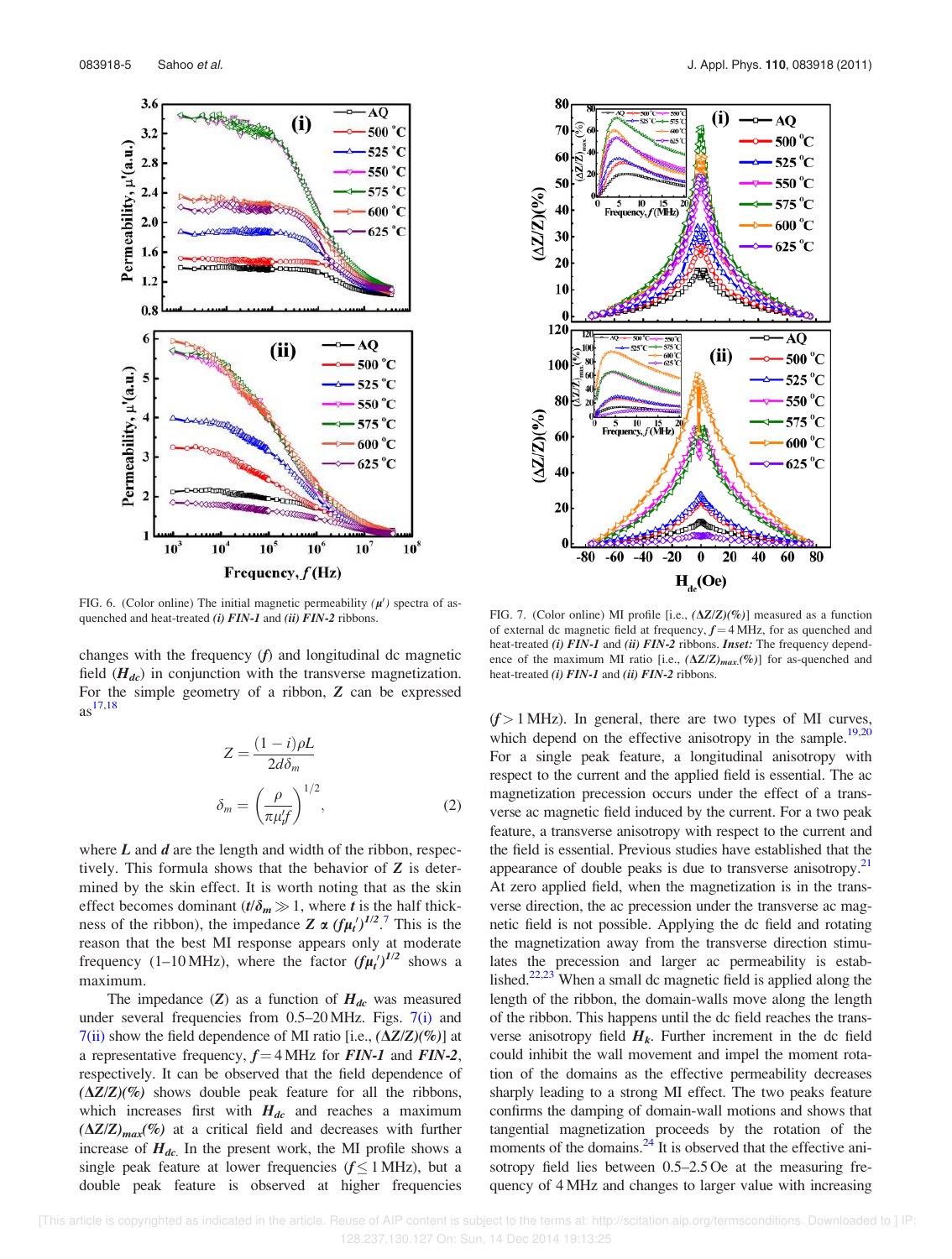frequency for both the ribbons. Since the value of the effective anisotropy field is actually very small in the nanocrystalline samples, the maximum value of MI is observed at nearly zero field  $(H_{dc} \sim 0)$  for low frequencies  $(f \le 1 \text{ MHz})^{25}$  From the inset of the Figs.  $7(i)$  and  $7(ii)$ , it can be noted that the largest MI value observed in the  $575^{\circ}$ C heat-treated ribbon is about 72% at  $f = 4.5$  MHz for *FIN-1* and in the 600 °C heat-treated ribbon is about 95% at  $f = 4$  MHz for *FIN*-2 ribbon. The relatively strong MI effect in the *FIN-2* rather than the *FIN-1* ribbon is attributed to the lower coercivity and resistivity with larger magnetic permeability as well as finer crystallite size of *FIN-2* ribbon, which are dominant in the superior soft magnetic properties. When  $T_a$  is greater than these temperatures, the MI value decreases to a great deal, which is likely due to increase in the magnetostriction  $(\lambda)$  and coercivity value, and decrease in the volume fraction of amorphous matrix through which the Fe<sub>3</sub>Si grains get coupled. These  $T_a$  values (i.e., 575 °C for  $FIN-1$  and 600 °C for  $FIN-2$ ) determine the optimum heat-treatment temperature for these alloys.

In addition, the inset of Figs.  $7(i)$  and  $7(ii)$  shows the frequency dependence of maximum MI ratio  $[i.e., (\Delta Z)/]$  $Z_{max}$ (%)] for *FIN-1* and *FIN-2*, respectively. It is found that at frequencies below 1 MHz (i.e., the half thickness of the ribbon,  $t < \delta_m$ ), the maximum value of  $(\Delta Z/Z)_{max}$ <sup>(%)</sup> is relatively low due to the contribution of the induced magnetoinductive voltage to the magnetoimpedance. When  $1 \text{ MHz} < f < 5 \text{ MHz}$ (i.e.  $t \approx \delta_m$ ), the skin effect is dominant, and hence, a higher  $(\Delta Z/Z)_{max}$  (%) is observed. Beyond  $f = 5$  MHz, the  $(\Delta Z/Z)_{max}$ (%) decreases with increasing frequency. It is believed that in this frequency region  $(f \ge 5 \text{ MHz})$ , the domain-wall motions are strongly damped owing to eddy currents and only moment rotation takes place, hence contributing less to the transverse magnetic permeability, which declines large  $(\Delta Z/Z)_{max}$  $(\%)$ .<sup>26</sup> Furthermore, it can be seen that with increase in the heat-treatment temperature, the  $(\Delta Z)$  $Z$ <sub>*max*</sub> $(\%)$  increases till the optimum  $T_a$  value discussed above and the peak position of  $(\Delta Z/Z)_{max}$ <sup>(%)</sup> vs. f shifts towards lower frequencies. This can be ascribed to decrease in resistivity values with the  $T_a$ , which is helpful in producing the micro-eddy currents. Due to this, damping of domain-wall motion occurs at lower frequencies. Such a behavior with change in  $\rho$  values has been reported earlier.<sup>27</sup>

To this end, the frequency dependence of the magnetic field sensitivity  $(\xi)$  has been calculated for the as-quenched and heat-treated *FIN-1* and *FIN-2* ribbons, using the expression $^{28}$ 

$$
\zeta = \frac{2\left(\frac{\Delta Z}{Z}\right)_{\text{max}}(\%)}{\Delta H},\tag{3}
$$

where  $\Delta H$  is the FWHM of the MI response. The results are shown in Fig.  $8$ . It can be noted that the obtained maximum field sensitivities of the MI effect for the *FIN-1* ribbon heattreated at 575 °C and  $FIN-2$  ribbon heat-treated at 600 °C are 8.3%/Oe at 2.5 MHz and 4.7%/Oe at 2 MHz, respectively. Earlier several attempts have been made to maximize the magnetic field sensitivity  $(\xi)$  in MI effect by adding different dopants to the primary alloy systems. Zhang *et al.*<sup>29</sup> have



FIG. 8. (Color online) The magnetic field sensitivity  $(\xi)$  calculated as a function of frequency for as-quenched and heat-treated *(i) FIN-1* and *(ii) FIN-2* ribbons. *Inset: (i)* Frequency dependence of  $\xi$  for 540 °C annealed  $Fe_{73}Si_{14}Cu_1Nb_{3.5}B_{8.5}$  ribbons as reported in Ref. 31.

studied amorphous ribbons of  $Co_{72-x}Fe_{x}Zr_{8}B_{20}$  alloys, and decrease of  $\xi$  has been found with increase in the Fe concentration. Recently, the values of  $\xi$  have been reported for the amorphous and nanocrystalline  $(Co_{1-x}Fe_x)_{89}Zr_7B_4$  alloys, and a maximum value of about  $\xi = 7\%/Oe$  at a frequency,  $f = 2$  MHz, has been reported for  $x = 0$  nanocrystalline alloy.<sup>30</sup> Apart from Co(Fe)-based alloys, Phan *et al.*<sup>31</sup> have investigated the effect of addition of Al to the FeSiCuNbB alloy ribbons. For the nanocrystalline  $Fe_{73}Si_{14}Cu_1Nb_{3.5}B_{8.5}$ ribbon, the value of  $\xi = 9\%$ /Oe at  $f = 1$  MHz has been reported and these values are further improved with the substitution of Al for Fe in the FeSiCuNbB alloy systems.<sup>26</sup> These reported results are in good agreement with our obtained results. From Fig. 8, it can be noticed that the strong increase of the magnetic field sensitivity  $(\xi)$  in the low frequency range  $(f \leq 2 \text{ MHz})$  is likely due to the strong increase of MI which resulted mainly from the domain-wall motion process and to the small FWHM  $(\Delta H)$  that was almost insensitive to the change of frequency. In the intermediate frequency range  $(2 \text{ MHz} \le f \le 5 \text{ MHz})$ , as the measured frequency range was increased,  $\Delta H$  increased stronger compared to the increase in MI resulted from both the contributions of domain-wall motion and moment rotation processes, thus, leading to a reduction in  $\xi$ , according to the expression (3). At higher frequencies (5 MHz  $\leq f$ ), the strong drop in  $\xi$